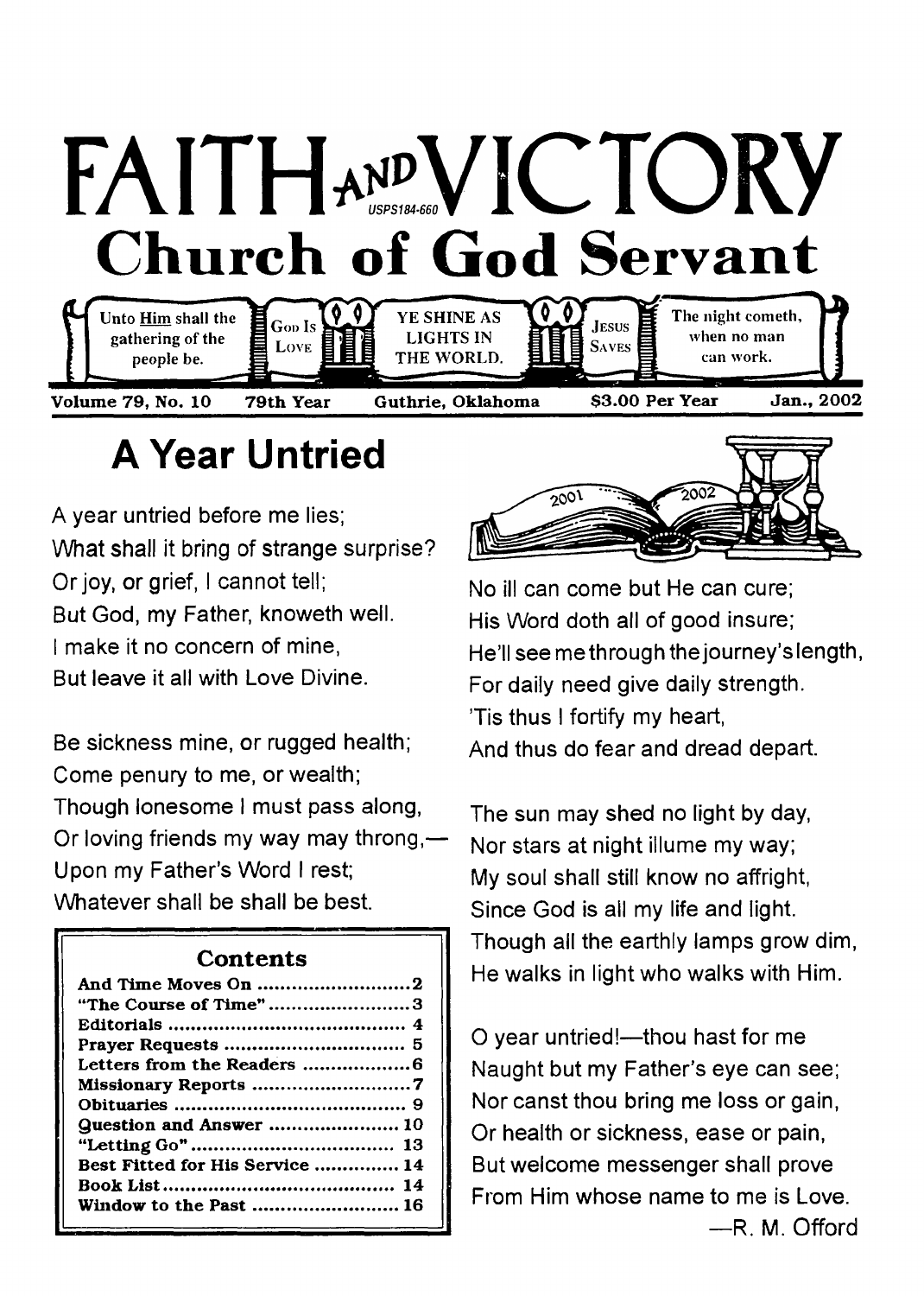

### <span id="page-1-0"></span>**And Time Moves On**

By Bro. Randall Flynn (Written in 1983)

"Time moves on with solemn footsteps, As it nears the final shore; Fast the sun of earth is sinking, Soon our world shall be no more." —W. G. Schell



Another chapter in the annals of time is swiftly drawing to a close. The year of 1983 is steadily and surely vanishing away. By the time you read this, 1983 will be gone—forever. What has happened to this year? Where has it gone? It seems but just a few days ago since we were making the transition from 1982 to 1983. As we look forward in anticipation to some future event or date, many times it seems far in the distance. Many times we hear people remark that they have to wait "a whole year" for this or that to come to pass; but when we look back to something in the past it seems to have been just a few days ago. Many times we may refer to an incident in the past thinking that it happened only two or three years ago, but when a more diligent search is made we may find that it has been five or six years. Yes, time silently, surely, and swiftly moves along—and we are going with it.

What is time? Have you ever pondered on the meaning of time? Let's refer to the dictionary and observe a few of the many meanings of time: 'The general concept, relation, or fact of continuous or successive existence, capable of division into measurable portions, and comprising the past, present and future. Duration

with reference to this world and all finite existence as distinguished from eternity or infinity. The portion or period of duration generally allotted to human life. The moment of death." These are just a few of the definitions given, but they pose some very sobering thoughts.

Time is something that man has absolutely no power over; on the contrary, we are in subjection to it whether we want to be or not. There is no way that we can regulate time—we cannot slow it down or speed it up.



How many times have you heard someone express the desire to "turn back the clock," or, "If I could only do this over I'd do it differently"? But time has passed; what has been done is done. Yes, there are some things that can be corrected, but how much better it would be if the error were not made at all! Errors are expensive and time-consuming, and some errors result in total destruction and loss.

Notice in the definition of time it mentions that time is measurable and consists of the past, present and future. What about the past? What about your past-the time with which you are most well acquainted? When reflecting on things of the past, some people prefer to look at what others have done, the accomplishments and inventions of mankind, etc., and ignore the things of their own personal lives. Why is this? Are they ashamed of their past? Do they see a life of sin, shame and waste? Oh, how sad if this is the case, but it need not be that way. What do you have to look back on? Do you see a life of sin and shame that has been left exposed in the open, or do you see a life that has been covered by the blood of Jesus, followed by His approval and blessings? What a blessing and encouragement it is to be able to look back

> and see how the Lord has worked with us, led and directed our steps, and has brought us to the present with victory over sin and the devil.

> What about the present? We mentioned earlier that we have no control over the passing of time, but we do have control of how we spend our time. What are you doing with your time? Are you using it wisely? Is it being well spent? Some people are very selfish with their time. They have no time for others who may be in need of help. They live only to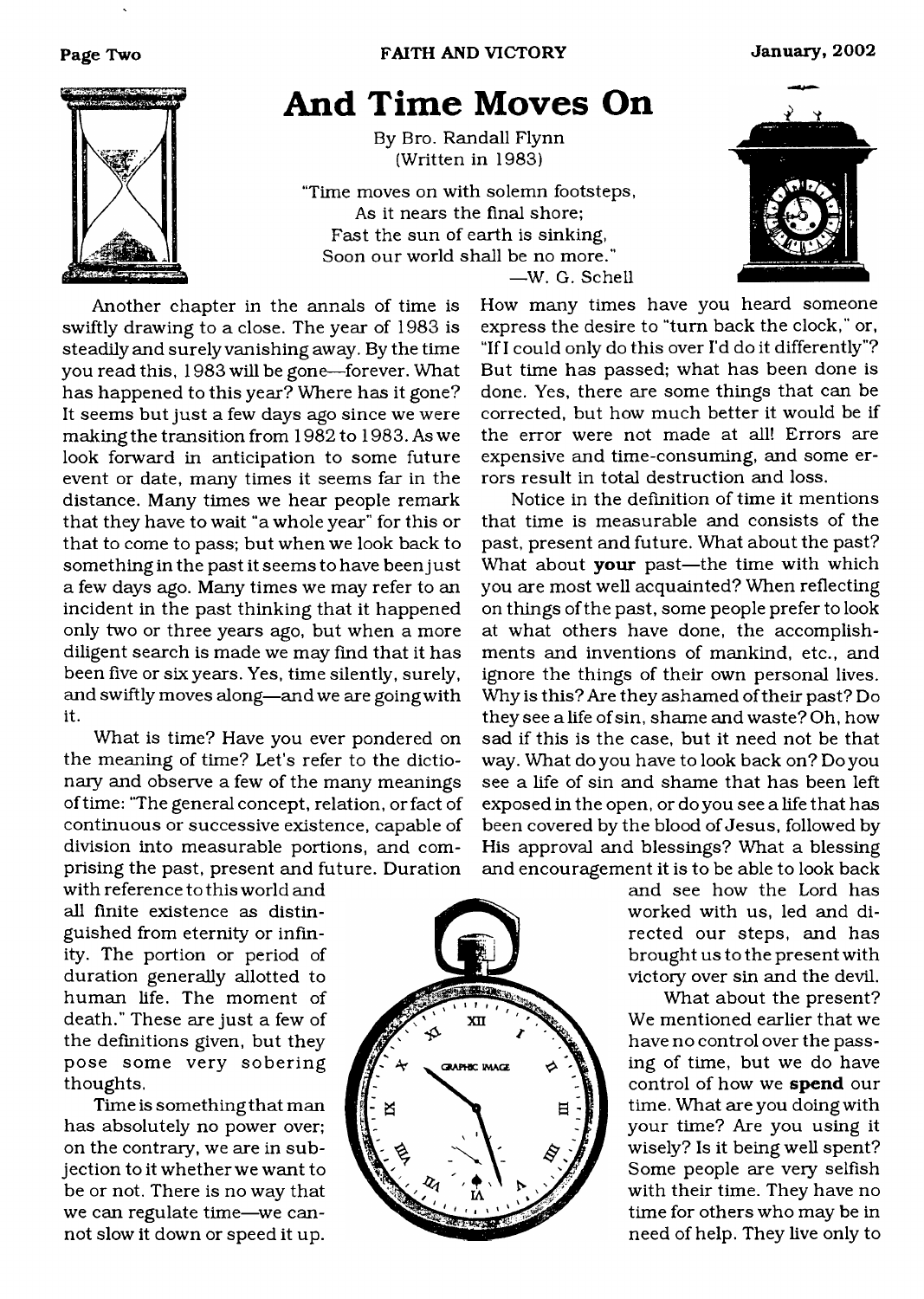fulfill the desires of their own lives; they have no time for God.

A few years ago I saw a tract which illustrated a business man at his desk deeply engrossed in his money and paper work. He was approached by the Spirit of God, inviting him to give his heart to the Lord. The man replied, "Not now; come another time. I'm positively too busy." The wounded Spirit retreated and left the man alone. The scene changed to a later date, and there he was, though aged, still at his desk, and still deeply engrossed in his business. Death approached him and bid him to come. He threw up his hands and cried, "Oh, horrors! I did not expect you so soon! Please come back another time! Death replied, "I cannot wait. I'm positively too busy." This is no doubt a true picture of the life of many people. They live their lives foolishly and selfishly, refusing to take time for God. Death makes an unexpected approach and then, too late, they realize what a sad mistake they made in how they spent their time. Time is on **your** hands. What are you doing with it? Are you ready for that part of time defined as "the moment of death?" We are instructed in Ephesians 5:15-17, "See then that ye walk circumspectly, not as fools, but as wise, Redeeming the time, because the days are evil. Wherefore be ye not unwise, but understanding what the will of the Lord is." The Lord "is longsuffering to us-ward, **not willing** that any should perish, **but that all should come to repentance."** II Peter 3:9. "Behold, **now** [the present] is the accepted time; behold, **now** is the day of salvation." II Corinthians 6:2b.

Let's take a few moments now and look just a little at the future. Most of the future is hidden from our view. We do not know what the morrow may hold for us, but there are some aspects of the future that God has uncovered and placed within view for us to behold. Time is finite; it is measurable; it has a beginning and an end. We do not know when the end of time will be, but we do have record ofwhat will be at the end of time. We read in II Peter 3:10-14, "But the day of the Lord will come as a thief in the night; in the which the heavens shall pass away with a great noise, and the elements shall melt with fervent heat, the earth also and the works that are therein shall be burned up. Seeing then that all these things shall be dissolved, what manner of persons ought ye to be in all holy conversation and godliness, Looking for and hasting unto the coming of the day of God, wherein the heavens

being on fire shall be dissolved, and the elements shall melt with fervent heat? Nevertheless we, according to his promise, look for new heavens and a new earth, wherein dwelleth righteousness. Wherefore, beloved, seeing that ye look for such things, be diligent that ye may be found of him in peace, without spot, and blameless."

In closing, let's look once more at all three portions of time—the future, present and past. For the future, we have life and death set before us—blessings or curse. Which one will you choose? "But as for me and my house, we will serve the Lord." Joshua 24:15b. Today, the present, is the time for action; this is the day that God has given—what will you do with it? Will you walk after His commandments, follow His example in all holiness, meekness, patience, and love, or will you walk after the lusts that are so prevalent in the world today? A new year is set before us. Will we see the end of it? If so, what will our testimony be at that time—one of victory and accomplishment for God, or one of defeat, held under the sway and power of the enemy? It is up to you; through the grace of God it can be victory. And now, the past—this is history—the record of spent time—time that will never return; that cannot be spent again. Was it spent well? How blessed to be able to observe the past and be able to testify as Paul did! "I have fought a good fight, I have finished my course, I have kept the faith; Henceforth there is laid up for me a crown of righteousness, which the Lord, the righteous judge, shall give me at that day: **and not to me only, but unto all them also that love his appearing."** II Tim. **4:7-8.**

### **An Excerpt From** "The Course of Time"

<u>and see also had been and was </u>

by Robert Pollock

Wide was the place

And deep as wide; as ruinous as deep. Beneath, I saw a lake of burning fire

With tempest tossed perpetually, and still The waves of fiery darkness ' gainst the rocks

Of dark damnation broke, and music made Of melancholy sort; and overhead

And all around wind warred with wind, storm howled

To storm, and lightning, forked lightning crossed,

(Continued on page 13.)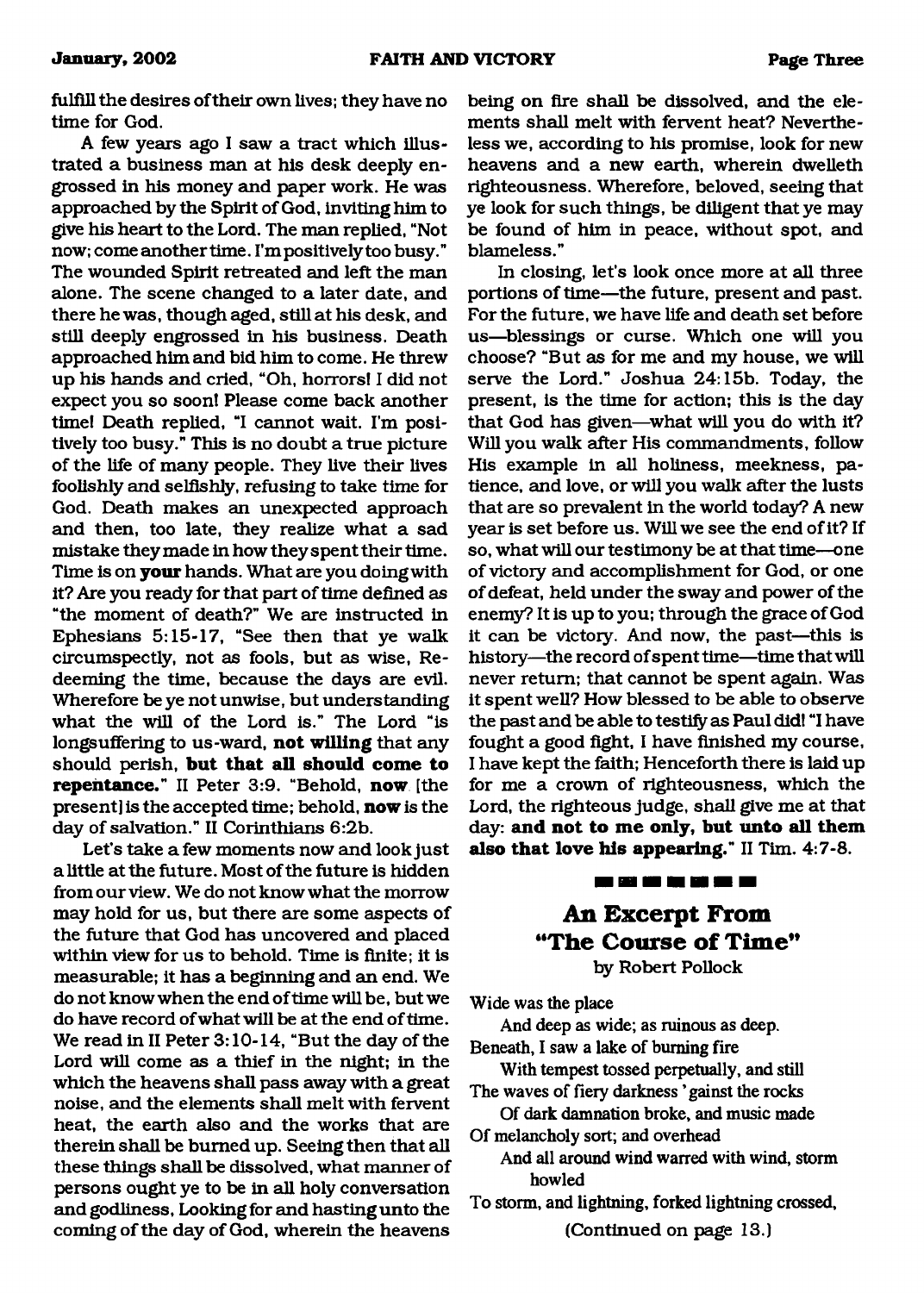### **FAITH AND VICTORY 16 PAGE HOLINESS MONTHLY**

#### -------

This non-sectarian paper is edited and published in the interest of the universal CHURCH OF GOD each month (except August of each year, and we omit an issue that month to attend camp meetings), by Wayne Murphey, and other consecrated workers at the FAITH PUBLISHING HOUSE, 4318 S. Division, Guthrie, OK 73044 (USPS184-660).

(Periodical postage paid at Guthrie, OK)

Notice to subscribers: When you move or change your address, please write us at once, giving your old and new address, and include your zip code number. The post office now charges 60¢ to notify us of each change of address.

Dated copy for publication must be received by the 18th of the month prior to the month of issue.

#### **SUBSCRIPTION RATES** . . . . . . . . .

Single copy, one y e a r .................................................... \$3.00 Package of 5 papers to one address, one year ......... \$12.00 Larger quantities are figured at the same rate.

This publication teaches salvation from all sin, sanctification for believers, unify and oneness for which Jesus prayed as recorded in John 17:21, and manifested by the apostles and believers after Pentecost By God's grace we teach, preach, and practice the gospel of the Lord Jesus Christ-the same gospel that Peter, John, and Paul preached, taught, and practiced, including divine healing for the body. James 5:14-15.

Its motto: Have faith in God. Its object: The glory of God and the salvation of men; the restoration and promulgation of the whole truth to the people in this "evening time" as it was in the morning Church of the first century; the unification of all true believers in one body by the love of God. Its standard: Separation from the sinful world and entire devotion to the service and will of God. Its characteristics: No discipline but the Bible, no bond of union but the love of God, and no test of fellowship but the indwelling Spirit of Christ

Through the Free Literature Fund thousands of gospel tracts are published and sent out free of charge as the Lord supplies. Cooperation of our readers is solicited, and will be appreciated in any way as the Bible and the Holy Spirit teach you to do or stir your heart "Freely ye have received, freely give." Read Ex. 25:2; I Chron. 29:9; II Cor. 9:7; and Luke 6:38.

Freewill offerings sent in to the work will be thankfully received as from the Lord. Checks and money orders should be made payable to Faith Publishing House. All donations are tax deductible.

A separate Missionary Fund is maintained in order to relay missionary funds from our readers to the support of home and foreign missionaries and evangelists.

In order to comply with the Oklahoma laws as a non-profit religious work, the Faith Publishing House is incorporated thereunder.

#### **FAITH PUBLISHING HOUSE**

**P. O. Box 518, 4318 S. Division, Guthrie, OK 73044 Office phone numbers: 405-282-1479, 800-767-1479; fax number: 405-282-6318; home phone: 405-282-6170. Internet address:<http://www.faithpublishing.com>**

**Postmaster: Please send address corrections to: Faith Publishing House, P. O. Box 518, Guthrie, OK 73044.**



With the new year of 2002 coming on, it seems like a good time to express appreciation to you, our readers. We thank you for your interest in subscribing to and reading the *Faith and Vic-*

*tory.* Our pledge to you is to endeavor to print the pure Word of God in its pages, just as much as is within our understanding. The purpose of this paper has never been to

promote a personal agenda or to ride a hobby horse, and our commitment is to keep it on that plane.

We appreciate those who labor with us and have sacrificed in the hope of being instrumental in sharing the Word with others. It is not simply rhetoric to say it sometimes requires sacrifice to commit one's self to promoting the gospel. However, we are assured that those who do so will not lose their reward, as the Lord is faithful to fulfill His promises to workers in His vineyard.

Unless you have been around the publishing trade, it is sometimes difficult to understand the full process involved in printing, and the steps each piece of literature goes through before mailing. Recently I computed the approximate man-hours it takes to publish the *Faith and Victory* each month. It tallied out to 79 hours. The cost for each issue is approximately \$900.00, excluding wages and utilities. And there are many other duties we are busy with other than just the *Faith and Victory.* But I am glad to report that the workers give time and talents willingly. Perhaps at a later date, I can provide additional description of the jobs and the workers who accomplish them.

Not to be overlooked are those who support the work with prayers, finances, letters and writings. It takes everyone working in harmony to promote the Gospel, and we appreciate all who do so.

So they can pre-arrange their work schedules, many of our readers would like to know the dates of camp meetings for 2002. If congregations will send in that information by Feb. 15, we will publish a list in the March issue.

We still have an ample supply of 2002 wall calendars. Each features a colorful nature scene with a Bible verse for every month. The calen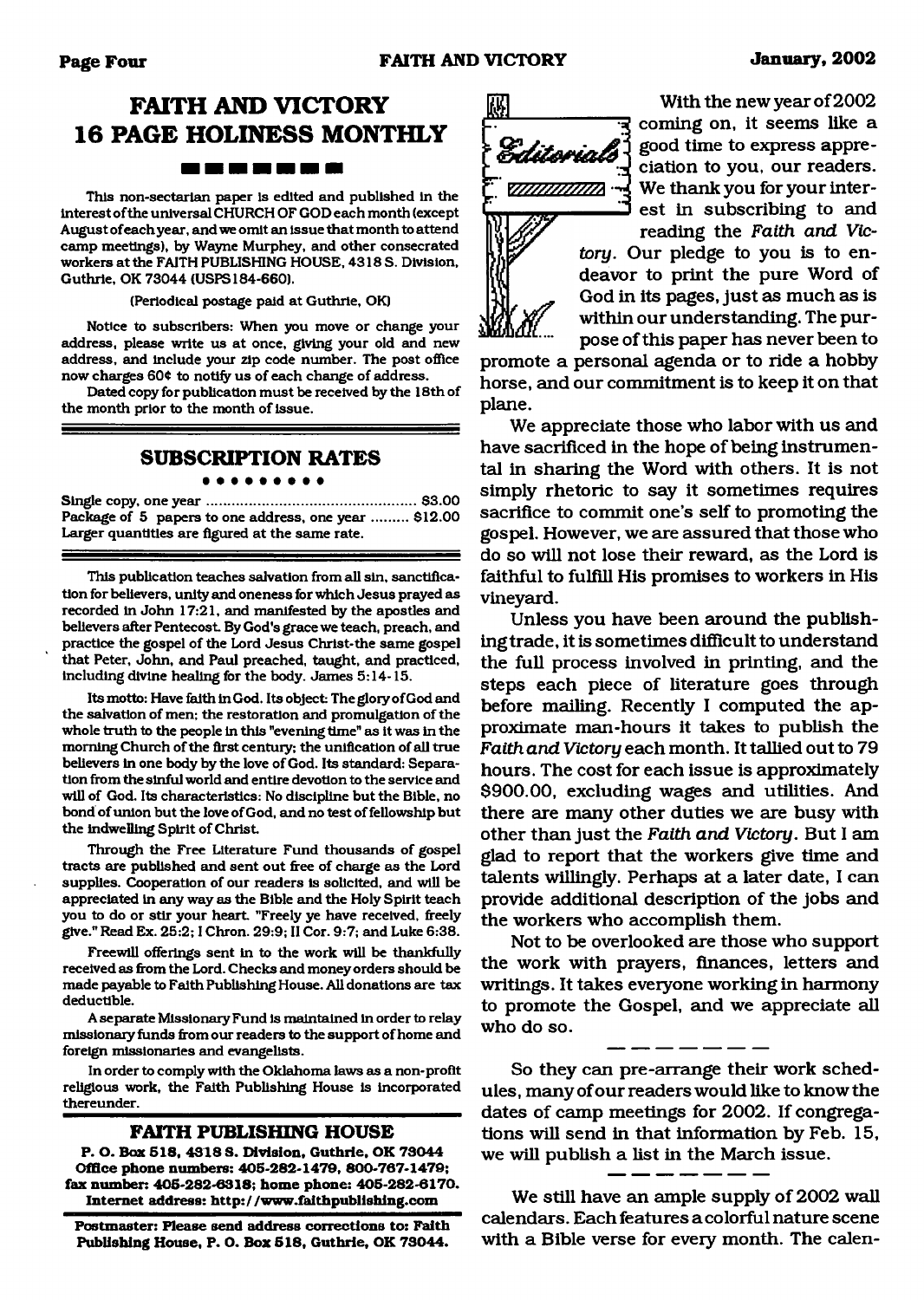dars differ slightly in size from those of previous years. They now measure approximately 10" X 10" and are available for \$3.00 each, which includes postage and handling.

On Dec. 25, Bro. Michael Smith returned home from a missionary trip to Ghana and Nigeria. We are thankful God brought him back safely and well, and are looking forward to hearing a report of what God accomplished during his time in those places.

We again remind our readers of a CD which is now available. It documents mission work in the Philippines from 1998-2001 and it contains pictures, video clips and narration of the building of a camp ground near San Jose, as well as information about the first camp meeting held there. It also includes photos of national interest, such as Mt. Pinetubo, a Japanese memorial from WWII, and the Catholic observance of Good Friday.

The CD is PC formatted and operates on internet Explorer browser 5.5. It is available for \$19.95, which includes postage and handling. If you have questions about the ability of your computer to operate the presentation, please feel free to call this office. —Bro. Wayne Murphey

### ------

### **Prayer Requests**

<span id="page-4-0"></span>IL—"Please remember me in prayer." —Elsie Offerman

OH—Juanita Blankenship has asked prayer for her eyes.

AR—"Pray for me." —Lillian Farris

AL—"Please remember Monroe Hood in prayer as she recently lost her husband. He was a good minister and pillar in our congregation. We will surely miss him.

"Also remember mother. She needs your continual prayers." —Bro. Marshall Whitson

CA—"Here are some people to be remembered in your prayers: Bob Barnes, Marv Bos, Larry Brown and Chris Duplessis.

"I thank all concerned who have prayed for my sister, Sis. Sylvia Busbee. The continual cough which she has had is better."

—Bro. Ivan Forbes IN—"I want you to remember my sons in prayer. Roy has leukemia and shingles, as well as a bad backache. Jimmy has bad nerves. I know God can heal them.

"I don't feel so good myself. We have had the

flu, and I seem to stay weak. So remember us all." —Sis. Dessie Wilson

CA—"Please pray for me."

—Sis. Geneva Norling

2 20 E E E E

### **Standing Prayer Requests**

Sis. Lydia Bennett Sis. Alscene Breckenridge Bro. Jon Busbee Sis. Mamie Butcher Bro. Arnett Carver Bro. Nathan Carver Sis. Estelene Cramer Sis. Waneta Creel Sis. Hattie Dean Bro. Dale Doolittle Sis. Elaine Dunn Sis. Eleanor Fingerle Bro. Randall Flynn Sis. Pearlene Gerald Sis. Esther Gordon Bro. Huey Gordon, Jr. Bro. Lee Hilton Bro. Shawn Howard Sis. Mary Hughes Sis. Daisy Johnson Sis. Janice Johnston Sis. Eamestine Jordan Sis. Betty Lassche The Lounds sisters Sis. Mattie McIntyre Sis. Bertha Miles Bro. Allan Miller Sis. Virginia Myers Sis. Dollie O'Neall Bro. Charles Pierro Bro. O. C. Porter Sis. Melba Powell Sis. Myrtle Savoie Bro. M. Agenemoh Sidi Sis. Kay Stover The Mitch Taylor family Sis. Anna Mae Thompson Bro. Preston Vulgamore Bro. Curtis Williams, Sr. Bro. Max Williamson Sis. Esther Wilson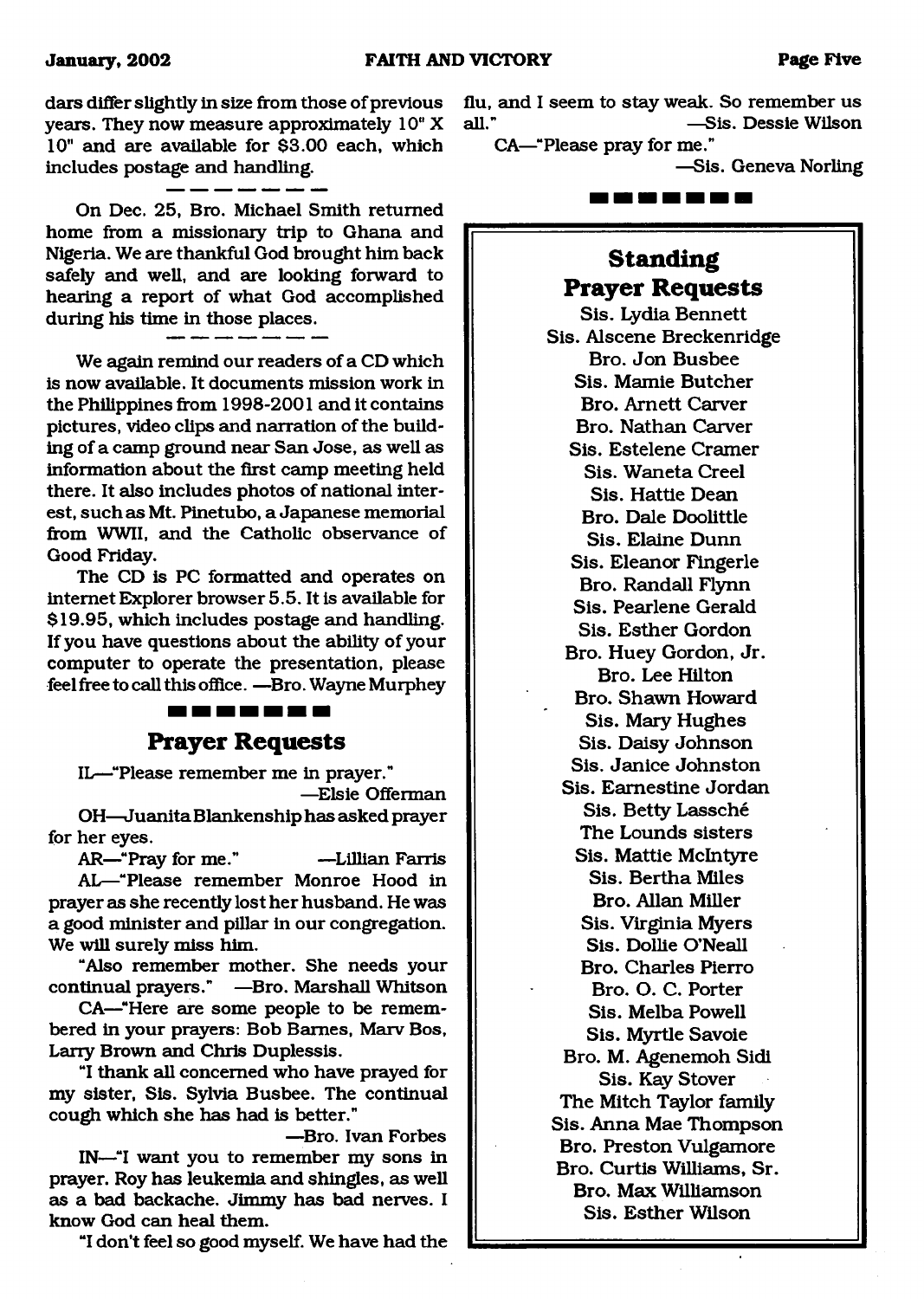### FROM THE READERS

OK-Hello to all at the Print Shop: We are writing to renew our *Faith and Victory.* We love the paper.

God is good. If the whole world could understand where our help comes from, and who is in charge, we would all be a lot better off. God has the whole world in His hand, He sees everything, He hears everything and He knows everything. That is where our help comes from.

You all keep up the good work and may God bless you.

With love, —Bro. & Sis. Marion Caldwell

TN—Dear saints and friends: My heart is rejoicing this morning [12/4/01] for all the things God is still doing for me since the loss of my companion. I am so thankful for all that He does.

The morning that Bro. McDonald passed on to be with the Lord, God gave me a song—"One Thing I Can Do"—number 126 in the *Evening Light Songs* hymnal. I sing it and read it often. It says:

- "I thank thee, Lord, that I can cast my burdens all on thee;
- Tho' I be tempted, thou hast died to bear them all for me.
- Tho' tried and pressed, yet I will trust,-This one thing I can do;
- I'll lean upon thy loving breast, Thou'lt guide me safely thro'.
- Tho' raging storms about me sweep, and fiery billows roll,
- To thee, dear Lord, I humbly trust the keeping of my soul.
- O Jesus, I will cling to thee, I'll love thee more and more;
- I'll place my trembling hand in thine, until the battle's o'er."

Saints and friends, this is "one thing we can do." Continue to pray for me.

Gratefully, —Sis. Mary McDonald  $\overline{\phantom{a}}$   $\overline{\phantom{a}}$   $\overline{\phantom{a}}$   $\overline{\phantom{a}}$   $\overline{\phantom{a}}$ 

OR—Merry Christmas to all there who spend countless hours working and thinking about how to get the gospel out. This is a season of hope. Thank God for sending a Saviour who has

forever changed this world. Each of us is forever changed once He knocks on our hearts' door, whether we choose to accept or refuse Him.... —Sis. Kathy Smith

OK—Dear Bro. Wayne: Greetings in Jesus' name. I hope all is going well with you and all the workers there.

I have been thinking and meditating on the thought of us partaking of Jesus' glory. It is very encouraging and satisfying. The scripture says, "But we all, with open face beholding as in a glass the glory of the Lord, are changed into the same image from glory to glory, even as by the Spirit of the Lord." II Cor. 3:18.

When we behold the glory of the Lord through the Spirit and through His Word, it gives us the right perspective of what Jesus is to us. It helped Stephen when he was being stoned. (Acts 7:55.) It will also help us in living for God.

Paul said, "I live; yet not I, but Christ liveth in me: and the life which I now live in the flesh I live by the faith of the Son of God, who loved me, and gave himself for me." Gal. 2:20.

Your brother in Christ,

—Bro. T. V. McMillian

MI—Dear sir: I enjoy your magazine very much. I read it from cover to cover and then pass it on so somebody else can enjoy it. I have learned a lot from the articles and rejoice in the fact that God is still in the prayer-answering business.

May God bless all of you who work so hard to publish the *Faith and Victory.*

Your brother in Christ,

—Robert L. Randolph

NY—Dear sir: Please find enclosed a check to help you in your fine work at the Publishing House. We do so enjoy your Sunday School Lessons. After attending other churches, we find you people still write from the Holy Bible. Thanks for increasing our faith in God.

Sincerely, —Norm and Cora Eller

As ana, Nigeria—Bro. Wayne Murphey: Greetings in the Lord. The workers of the Church of God, Asana, Nigeria, feel delighted and appreciate your awakening spirit towards the growth of the work of God here in Nigeria.

We appeal to you to pray for the church here in Nigeria to grow spiritually, physically and in other endeavors. We also pray God to strengthen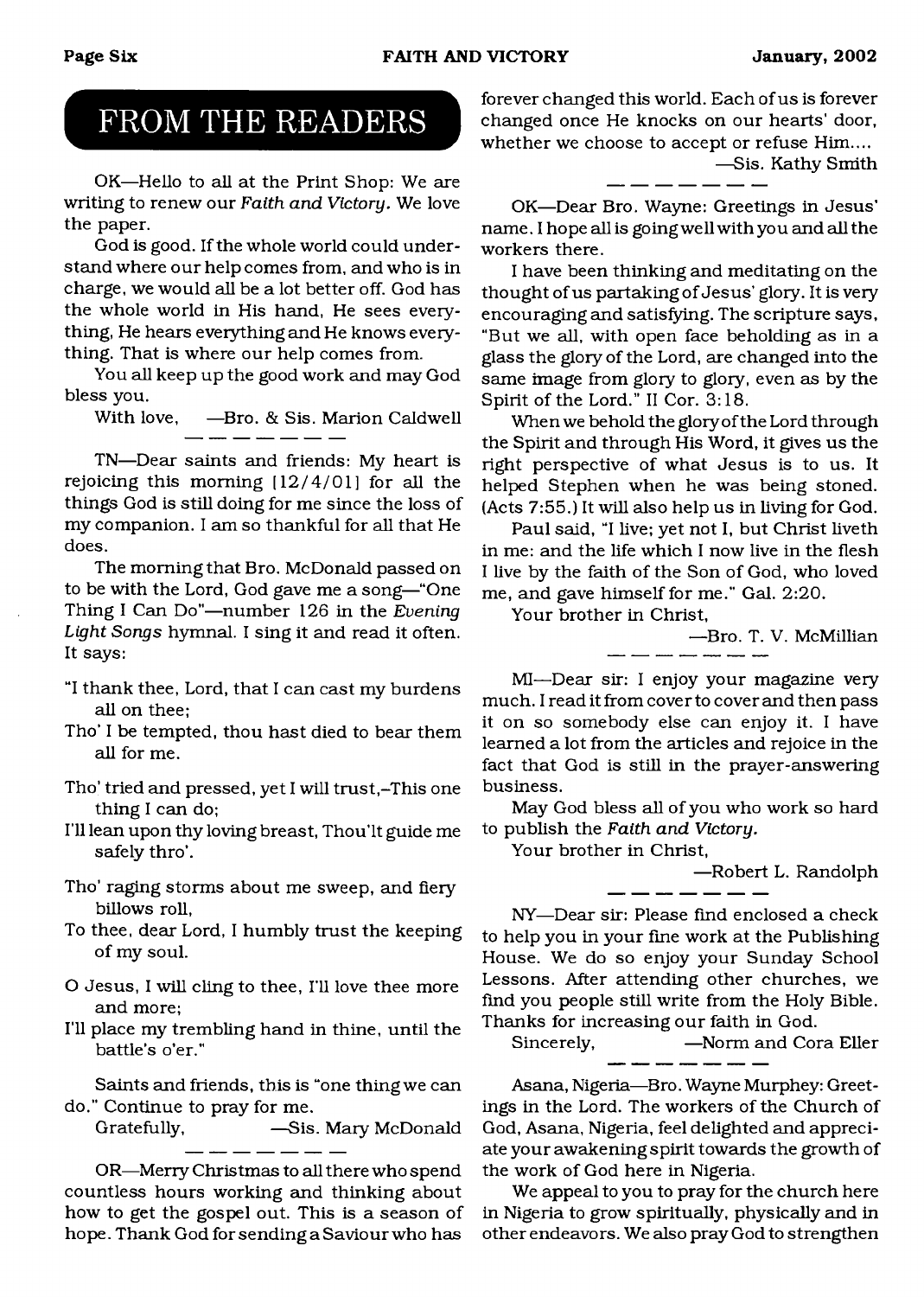you for His work and to guide you in all of your understanding in Jesus' name....

Thank you and remain blessed,

—Bro. Ufot Michael Akpan

KS—Dear Bro. and Sis. Murphey: Thank you for your prayers on my behalf. I am doing better, and I praise the Lord for all His many blessings.

- --- --- --- --- --

There is a song that goes like this, "Count your many blessings, name them one by one." I would be unable to count the Lord's many blessings. Ever since I can remember I have loved that old song. When we reach the end of the song, "Count your many blessings, see what God hath done," it helps us to reflect upon the blessings the Lord has given us, and we then realize how innumerable they are.

Blessings to all of you, each one who has a part in the labor for the Lord.

— Naomi Dickerson-Hiebert

IL—Dear Bro. Murphey and all the saints: Please remember me in prayer. I am the daughter of Edward and Iva Boling from Gale and Pinckneyville, IL. I am sure some of you remember them both. My mother passed away in the Golden Rule Home in April, 1974. Dad had passed away in 1968. My late husband and I attended several camp meetings with themyears ago.

I have several things going on in my life that I need prayer for, and I know the Lord will help me get straightened out and on the right road. I do love and trust the dear Lord.

Love to all, —Elsie M. Offerman للمراسب المسارسين

CA—I have been ill and many saints have prayed for me. I wish to thank them all. I am recovering. — — — — Bro. Ivan Forbes - -- -- -- -

WI—Dear Bro. Wayne: Greetings in the holy name of Jesus, our Lord and Saviour....

My health is not good. I am very weak and slow in walking. But I trust the Lord, my Saviour. He is every day with me.

On October 21, I had pain in my knee. I prayed to my Lord, "You said I'm with you to the end. Then You are in this room. Please, please, take the pain away." The pain went right away! We have a wonderful Friend. I am thankful to be His child.

Again, greetings and may God bless all of you in the Print Shop. —Sis. Martha Schmidt



#### From the Philippines...

December 6, 2001—Dear Bro. Wayne and Sis. Mary: Greetings to both of you and to all the workers in the Print Shop in the most wonderful name of our almighty Father, and His Son, Jesus Christ, who bought and redeemed us from the bondage of sin.

I am so thankful to Him for He has been felt since I dedicated myself and my whole being to the Lord.

I am inspired and encouraged while this writing is being done by the experiences of Old Testament Bible characters like Abraham, Moses, Jacob, the prophets and many others. They went through so many heartaches, persecutions, problems and trials, to the extent that their faith was tested. Yet, they stood still and were victorious as God held the victory.

I have had some of the same experiences. There were times I decided to quit the ministry with reasons to look for greener pastures where I could give my family a decent living. My faith has been tested by being offered a position where I would be receiving a salary commensurate to my work and load. But, praise God, I was strong in His mighty power. The commitment and dedication implanted in my heart, to serve God and humanity, were the prime factor for not leaving the ministry. An apostle of Jesus Christ, named Peter, was once asked this question, "Lovest thou me more than these?" He replied, "Yea, Lord, thou knowest that I love thee..." My prayer to God is to have health to be able to continue the task that has been left to us — to feed His lambs.

With regards to our mission in this place, I would like to share with you some of its developments. Salvation was brought to some people in the community. They heartily accepted the Lord, Jesus Christ, as their personal Saviour. God provided us a worship house conducive for our spiritual growth and formation. But we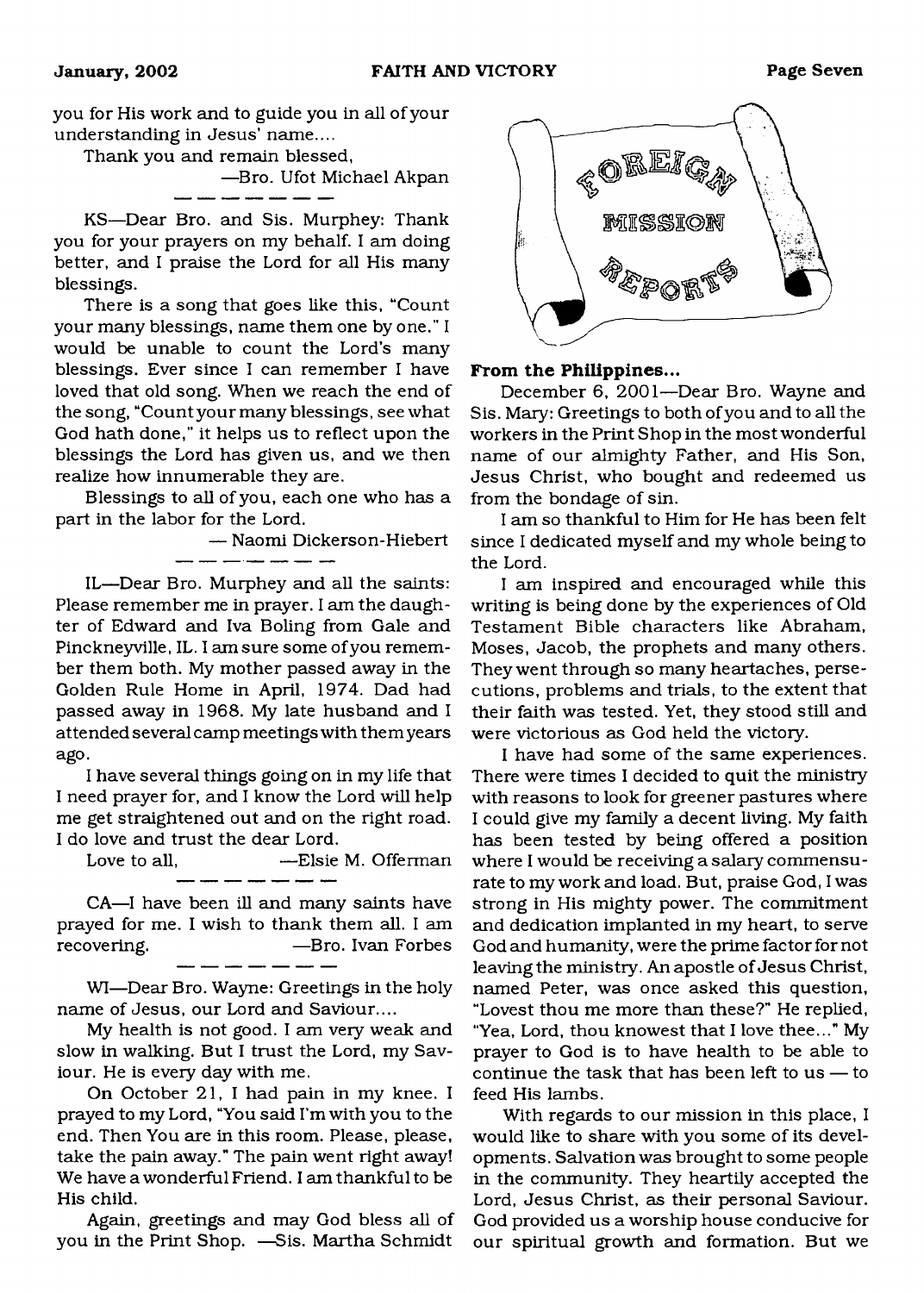have still to raise funds for the finishing of the wall, ceiling and flooring.

Our home Bible studies are being done in the afternoon and evening. One family who resides in another village requested us to have a Bible study which is scheduled for 10:00 in the evening. We have been doing this for almost two months which has resulted in the salvation of five members of the family. Praise be to God for their real decision to commit themselves to the Lord. Now they are actively participating in the services and work of the Lord. There are more souls who are hungry and thirsty for the gospel, and we are praying for them to come to the Saviour to be fed, and to drink the water for which they will never be thirsty again — the water of life.

Share my love with all who love the Lord. My family (Rose and Jashen) and all the saints in this place are sending their greetings to you and to all the brethren over there.

Yours in God's love,

—Bro. Patemo C. Tangunan

### **Honduras, C. A. Report**

. ... ... ... ... .

December 22, 2001—Dear Bro. Wayne and Sis. Mary: Greetings to you in the precious name of our Lord and Saviour, Jesus Christ. May God bless each dear one who prays and supports the Lord's work in Honduras. The work is moving forward.

We experienced great blessings from Bro. Toney and Sis. Jeanie Samons, Sis. Bonnie Riley, Sis. Andrea Meek and Bro. Keith and Sis. Juanekie Fuller, Sis. Judy Trepaigner and Bro. Ptolemy Matthews.

Thank you brothers and sisters for your love to the work in Honduras, your love to the unsaved souls, for your deep concern that the Word of God be spread throughout the world, and for the material blessings shared with the workers in His vineyard.

Kindly extend our best regards to all the saints.

I thank God for all His many blessings and pray for guidance in all things.

Remember us in your prayers.

—Bro. Tony and Sis. Carrin Hamilton

The third quarter of our school year began August 20,2001. The new mission was ready to be occupied by that time. Thank the Lord.

Bro. and Sis. Fuller, who arrived on the 16th of August, were there to help us from the

beginning of that quarter and were a real blessing to all of us. Bro. Fuller taught some extracurricular lessons in world geography (including Honduran geography). A giant world map was drawn in the middle of the Learning Center's floor with sidewalk chalk. The children were pretty excited over their lessons and they were also able to learn where their teachers came from.

The Fullers were also a blessing to the saints and in the church services. In one service, one of the school children's mother, who in her earlier years had been sweetly saved, came back to the Lord.

On August 28th, Bro. Ptolemy Matthews joined our crew. Bro. Ptolemy (being already acquainted with most of the school's procedures), fit right in and was a blessing in helping relieve some of the work load, and in many different ways.

Four days later, Bro. Doug and Sis. Lenita Wall, with their youngest daughter, Kaylee, arrived for a short visit. We certainly enjoyed them, and appreciate their contribution to the work.

The Fullers were here until the 8th of September. We were all sad to see them leave. Bro. Tony Hamilton, Bro. Ptolemy, and myself, did our best to carry on from there. Along with their core curriculum, we gave the children a few lessons in weights and measures and in manners. We acted out some of the scenes for socially correct and incorrect behavior which we believe were profitable.

The quarter ended on October 5th with a simple gathering to give out progress report cards to be signed by the parents. We also had the children give a short presentation, followed by a few refreshments.

In meeting with the parents we received some encouraging feedback. Most of them are happy with their children's progress in the school. After this first year, all of them who could not read English are now able to read, and it's such a blessing to watch their delight in doing it. Some of the children have also given their hearts to the Lord. Please pray that God will keep them encouraged.

Our fourth quarter began uneventfully on the 8th and pretty much continued that way until the rainy season began. Some of the children, who usually walked to school, were hindered by the rain. Those who rode in back of the church's small pick-up, (as many as could)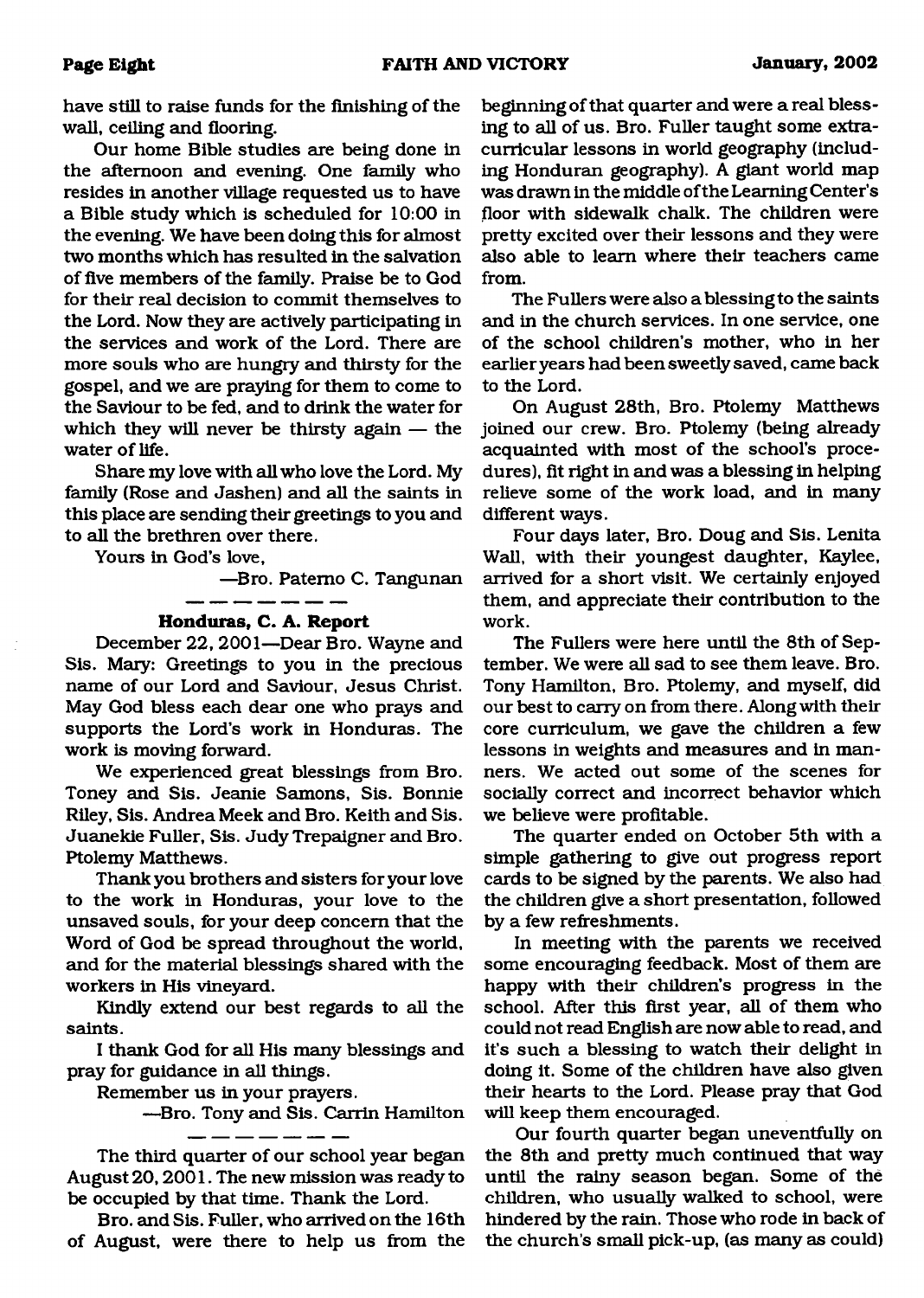would crowd into the cab of the truck, and those who could not, missed school that day. Sometimes they would all take a chance and try to beat the rain, but some would get to school soaking wet. The rains also brought about a lot of mud, which became an added problem, but we are so thankful to the Lord for helping us to continue on through all of these hindrances.

When the hurricane threatened to come our way, we prepared by boarding up the windows and purchasing extra supplies. But the Lord was merciful and spared us from a direct hit. We only got a lot of rain and some winds, thank the Lord. (Bro. Ptolemy was looking forward to that hurricane and was a little disappointed.)

November 16 th marked the end of our school year. We held a presentation the next day during which we awarded the children certificates. Some were awarded for certain character traits demonstrated throughout the year. Most of the ABC's received certificates for successfully completing their Learning to Read program. One child (Marlena Hamilton) was given a certificate and a small gift for outstanding Christian character throughout the year.

After Bro. Fuller's return to the U.S., Bro. Ptolemy and myself also endeavored to work with the night English class that he had been teaching, but were met with a lack of real interest and poor attendance. We then decided it best to postpone the class until some future time, Lord willing.

Being free from that responsibility, Bro. Ptolemy, along with a young man in the congregation, began having Bible studies on Thursday nights with some young men in the community. We also began having sewing classes with the ladies one night a week. Attendance was good and included some of the ladies in the community.

We thank the Lord for Bro. Ptolemy's commitment to stay until the end of the school year. May the Lord bless and reward him and all who have supported this great effort. We are also thankful for all who have prayed or contributed in some way to this cause. May the Lord bless and reward each one.

I am very thankful that the Lord has enabled me to be a part of this work. I am looking forward to another wonderful coming school year, if the Lord wills. Please continue to pray for us and the work in Honduras. The saints are very happy to have such a wonderful school for their children, and have repeatedly expressed their appreciation. —Sis. Judy Trepaigner



Charles Everett Reynolds of Scio, OR, died at the Heart of the Valley Care Center in Corvallis, OR. He was 96.

He was bom in Point Pleasant, WV, the second of 11 children, to George Thomas and Vicie (Porter) Reynolds.

After learning to paint houses from his father, he began working for the railroad, eventually working his way up from fireman to engineer.

He married Madelon Marcella Beltrame, on April 2, 1937, in Cumberland, MD.

They moved to California, where Mr. Reynolds worked for the railroad out of the Sacramento and Roseville roundhouses. In the early 1950s, as the railroads were converting to diesel locomotives , he left and began working as a painting contractor. He also owned and operated a fishing and swimming resort located in an old rock quarry.

In 1968, the couple bought a farm in Jefferson, OR, where Mr. Reynolds continued painting and also raised a few head of cattle. Ten years later they retired to Scio, where he enjoyed giving homegrown vegetables to friends and neighbors.

He was a member of the Church of God in Jefferson, belonged to the Oregon State Sheriffs Association and enjoyed traveling throughout the country with his wife.

Survivors include daughter Charlotte Gregory of Lebanon, OR; son James Leo Reynolds of Sacramento, CA; three daughters from an earlier marriage; Lenora of Mobile, AL, Lareda and Norma Jean, both of Point Pleasant, WV; sister, Ruth Williamson, also of Point Pleasant; eight grandchildren; 31 great-grandchildren; and three great-great-grandchildren.

He was preceded in death by his wife, Madelon, in June of this year; son, Charles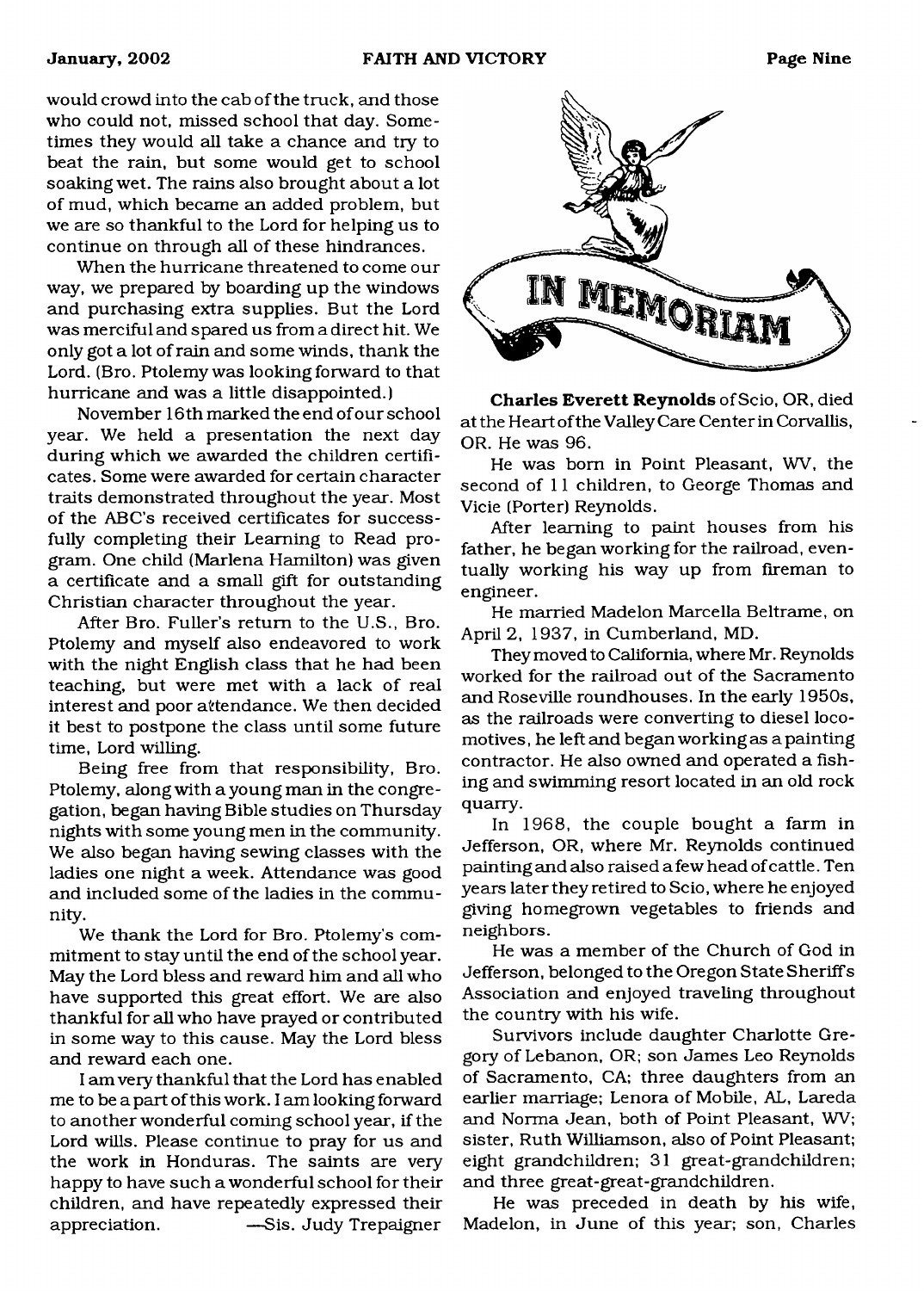"Buddy" Reynolds; sisters, Autumn, Pearl, Augusta, Pauline and Helen; and brothers, Jim, George, John and Harold.

Funeral services were at the Church of God in Jefferson, with Bro. Bob Wilson officiating. Interment was at Franklin Butte Cemetery in Scio.

On August 7, 1930, the youngest of 14 children was bom to Leroy Sr. and Alberta Rue Syas in Preston, OK. This precious baby girl was named Lorene. She attended school in Grayson and Beggs, OK, and in 1950 graduated from Beggs Wheatley High School. After graduating she moved to Tulsa, OK, and began her career in retail.

In 1956 she married Orsbon Hawkins and was the proud mother of four daughters. Lorene was a long-time employee of Safeway/Homeland Stores and retired after 25 years of dedicated service. She loved and cared for people and people loved her. The love the people had for her was evident whenever you shopped in her store and saw her customers waiting, just to be checked out through her line.

She accepted Christ as her personal Saviour in June of 1972, and fellowshipped with the Church of God Evening Light saints. She was a faithful ambassador who had a special gift of helping and enjoyed reaching out to all in need. She loved children and took great joy in teaching them about the Lord in Vacation Bible School and in her neighborhood nursery school.

In spite of being confined to a wheel chair in her retirement years, she continued to worship God, attending church services, and continued to enjoy traveling and participating in activities with her children and grandchildren.

Though we loved her dearly, after 71 wonderful blessed years, God loved her more. He took her to her eternal home on Monday morning, October 8. To God be the glory!

She was preceded in death by her parents, three brothers and eight sisters. She leaves to cherish her memory four daughters, Sylvia Nichols, Cynthia Johnson (Roy), Shelia Hawkins, Portia Dawson (Terry Sr.); five grandchildren, Brandon, Gwendolyn, S. E. LaNeal III Nichols, Terry Jr. and Tierra Dawson; three great-grandchildren, Deion, Tia and Taylor; one sister, Eddie Walker, Boynton, OK; one brother, Leroy Syas Jr. (Loretha) of Chicago, IL, and a host of nieces, nephews, cousins, saints and friends.

**QUESTION AND ANSWER BY BRO. OSTIS B. WILSON Reprint**

**QUESTION:** Please comment on Luke 21:25- 27. Is this speaking literally or spiritually? Also Mark 13:19-20.

ANSWER: Luke 21:25-27 reads thus: "And there shall be signs in the sun, and in the moon, and in the stars; and upon the earth distress of nations, with perplexity; the sea and the waves roaring; Men's hearts failing them for fear, and for looking after those things which are coming on the earth: for the powers of heaven shall be shaken. And then shall they see the Son of man coming in a cloud with power and great glory."

Mark 13:19-20 says, "For in those days shall be affliction, such as was not from the beginning of the creation which God created unto this time, neither shall be. And except that the Lord had shortened those days, no flesh should be saved: but for the elect's sake, whom he hath chosen, he hath shortened the days."

It must surely be evident that some very cataclysmic and catastrophic things are being set forth here. Let us at once drop the idea of any literal interpretation on these scriptures. But in a very real sense, spiritually and figuratively, this scripture spoken by Jesus Himself has been fearfully and wonderfully fulfilled and these things have come to pass. Both of the passages incorporated in this question are a part of Christ's discourse to His disciples concerning the destruction of Jerusalem, the complete overthrow of the Jewish polity, the end of the world, and of the signs of His second coming. Luke merely refers to signs in the sun, moon, and stars; but Matthew goes a little further in describing those signs. I wish to insert here Matthew 24:29 which says, "Immediately after the tribulation of those days shall the sun be darkened, and the moon shall not give her light, and the stars shall fall from heaven, and the powers of the heavens shall be shaken." Since Matthew identifies those signs in more detail, I would like to transfer the emphasis to Matthew 24:29 for the time being.

We must recognize that many prophecies have a twofold fulfillment, especially prophecies concerning the Jews and ancient Israel. The reason for this can be easily explained because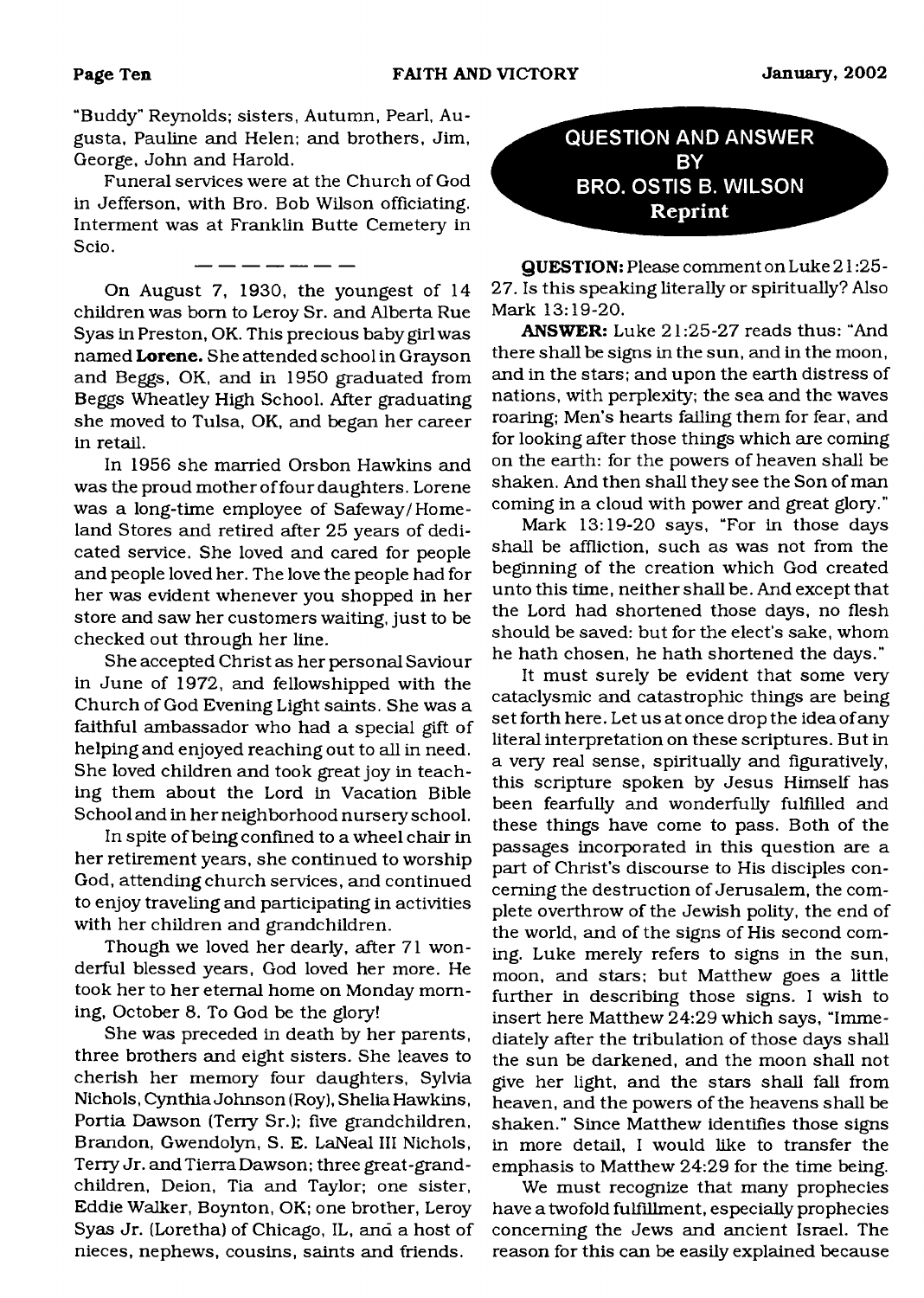literal Israel was a type of spiritual Israel, and some of the things which happened to them have been repeated in the history of the Church in this age of time.

This scripture probably had its primary fulfillment in the destruction of Jerusalem and the Jewish nation, and Adam Clarke applies it totally to that, excluding all other explanations.

He says, "In the prophetic language, great commotions upon earth are often represented under the notion of commotions and changes in the heavens. The fall of Babylon is represented by the stars and constellations of heaven withdrawing their light, and the sun and moon being darkened—Isaiah 13:9-10; the destruction of Egypt, by the heavens being covered, the sun enveloped with a cloud, and the moon withholding her light—Ezekiel 32:7-8. The destruction of the Jews by Antiochus Epiphanes is represented by casting down some of the host of heaven, and the stars to the ground—Daniel 8:10." He further says in regard to this particular scripture, "The Jewish heaven shall perish, and the sun and moon of its glory and happiness shall be darkened—brought to nothing. The sun is the religion of the church; the moon is the government of the state; and the stars are the judges and doctors of both."

I will not make any argument with this, as the applications seem to fit all right. But I do not at all consider that to be the end of this prophecy. If it had a fulfillment at that time, the historic annals of the Church in this age of time surely show a terrible fulfillment of it in the Church. However, I agree that it had a very catastrophic fulfillment in the Jewish nation. I want to discuss it now as it pertains to the history of the Church.

In Isaiah 21:11 -12 we read, "The burden of Dumah. He calleth to me out of Seir, Watchman, what of the night?... The watchman said, The morning cometh, and also the night: if ye will enquire, enquire ye: return, come." The reference here is to a time of night and darkness—a time when men groped for the Word of God and could not find it—Amos 8:11-12. Dumah means "silence" and, no doubt, refers to the period of about 400 years between Malachi and Christ when there was no prophet or voice from God; just silence. When the call came to the watchman, "What of the night?" or what time of night is it? The answer came back, "The morning cometh." Surety that was a comforting message for night and silence-weary Israel.

Accordingly, the morning came, the gospel day dawned and Jesus, the Sun of righteousness arose with heeding in His wings (Malachi 4:2), and "The people which sat in darkness saw great light; and to them which sat in the region and shadow of death light is sprung up." Matthew 4:16. Jesus is the Light of the world (John 8:12). The dawningofthe gospelday was agreat event to the human race, and Jesus, during His ministry, healed their dread diseases, cast out the devils, bore the burdens, and alleviated the sufferings of those who came to Him. His apostles and the early Christian Church continued the same work and manifested the power and glory of God and the light continued to shine for a considerable period of time.

After he had announced the coming of the morning, the watchman followed up by saying, "And also the night." There was another night coming after the dawning of the morning. In Amos 8:9 we read, "And it shall come to pass in that day, saith the Lord God, that I will cause the sun to go down at noon, and I will darken the earth in the clear day." The term, "In that day," was often used by the prophets to signify this gospel day in which we live. In this day, right at noon when the sun was at its zenith and shining in its glory and brilliance, it would suddenly drop out of sight, and the clear day would become dark. Read Micah 3:5-7, telling that the sun would go down over the prophets, and it would be dark unto them and they would have no vision.

In Isaiah 63:18 we read, "The people of thy holiness have possessed it but a little while: our adversaries have trodden down thy sanctuary." This actually came to pass in the great apostasy from the truth which came in about 270 A.D. About this time a worldly and ambitious spirit began to work in many of the ministers. Instead of the humble, lowly ministry which characterized the early Church, ministers began to strive and compete one with another for power, position, preeminence, and worldly gain. Some became exalted above others and still others became exalted over them, and this trend finally resulted in the establishment of the Pope of Rome as the universal head of the church.

Paul wrote in II Thessalonians 2:3-4 about the falling away which would come after his time and the revealing of the man of sin, the son of perdition "Who opposeth and exalteth himself above all that is called God, or that is worshipped; so that he as God sitteth in the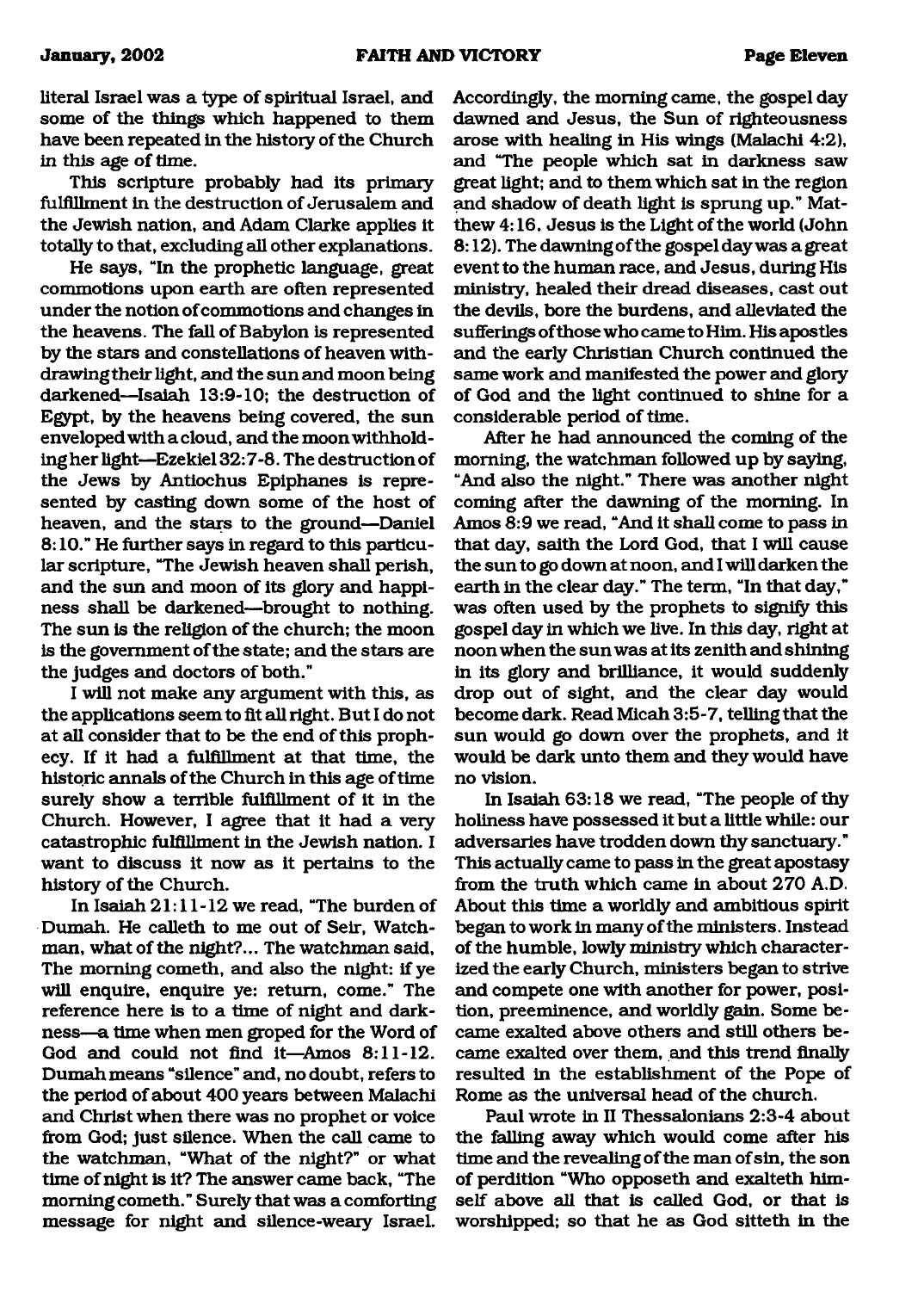#### **Page Twelve FAITH AND VICTORY January, 2002**



temple of God, shewing himself that he is God." In verses 9 and 10 he says, "Even him, whose coming is after the working of Satan with all power and signs and lying wonders, And with all deceivableness of unrighteousness in them that perish; because they received not the love of the truth, that they might be saved." In verse 7 he spoke of the "mystery of iniquity" and said it was already working. This "mystery of iniquity" was the worldly, ambitious, striving, competing spirit for preeminence and position which laid the groundwork for this "man of sin" to be exalted to his supreme position.

The historian Mosheim wrote of these men that they "Imperceptibly extended the limits of their authority, turned their influence into dominion, and their councils into laws; and openly asserted at length, that Christ had empowered them to prescribe to his people, authoritative rules of faith and manners."—Taken from page 106 of *The Revelation Explained* by F. G. Smith.

F. G. Smith again quotes from D'Aubigne's History of the Reformation on page 195 of *The Revelation Explained.* "Salvation no longer flowing from the Word which was henceforward put out of sight, the priests affirmed that it was conveyed by means of the forms they had themselves invented, and that no one could attain it except by these channels.... Christ communicated to the apostles, and these to the bishops, the union of the Holy Spirit; and this Spirit is to be procured only in that order of succession.... Faith in the heart no longer connected the members of the Church, and they were united by means of bishops, archbishops, popes, mitres, canons and ceremonies."

One more quotation from D'Aubigne from page 185 of the same book, "The living church retiring gradually within the lonely sanctuary of a few solitary hearts, an external church was substituted in its place, and all its forms were declared to be of divine appointment."

When the "man of sin" exalted himself above all that is called God, this pushed Christ into the background and put Him out of sight. When these exalted men declared they had authority to prescribe authoritative rules of faith and manners for the people of God, that pushed the Word of God into the background and put it out of sight. Jesus was the Sun of righteousness; the Light of the world. He was darkened. The stars, which symbolize ministers (Revelation 1:20) and those who apostatized and departed from the true faith, fell from their high and heavenly position.

This is my understanding, and so far as I know the understanding of my brethren in general of this text of Scripture.

My understanding of Mark 13:20, "And except that the Lord had shortened those days, no flesh should be saved:..." is this: The passage was in reference to the destruction of Jerusalem and the overthrow of the Jewish nation, and this statement referred specifically to them. The destruction of human life was so extensive (Josephus, a Jewish historian accounts for at least 1,357,000 that perished in the conquest of Judaea) that had it gone on much longer, perhaps not a single Jew would have been spared. The "...tribulation of those days..." in Matthew 24:29 and the severe affliction spoken of in Mark 13:29 refer to the extremely severe conditions prevailing with the Jews during the time of the destruction of Jerusalem and the overthrow of the Jewish nation. The detailed description of this given by Josephus is terrifying and sickening. Jesus said there had never been anything like it from the beginning of the creation and never would be anything to match it again. The wrath and vengeance of Him to Whom vengeance belongs against sin, rebellion and rejection of His Son is a dreadful thing. Hebrews 10:31 says, "It is a fearful thing to fall into the hands of the living God."

It was soon after these things that the conditions began to develop which plunged the world into the Dark Ages referred to in figure in Matthew 24:29.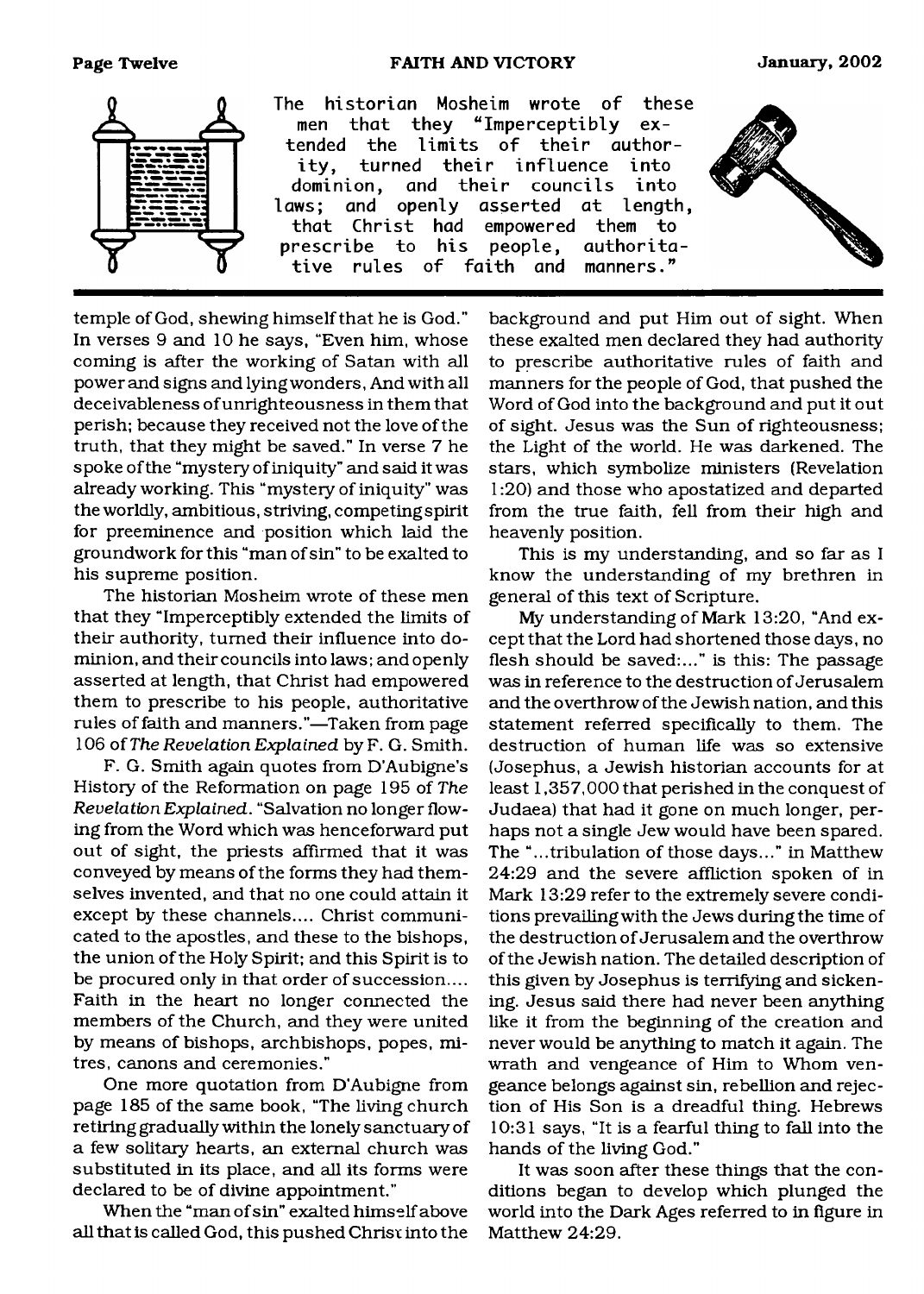### **An Excerpt From "The Course of Time"** (Continued from page 3.)

And thunder answered thunder, muttering sounds Of sullen wrath; and far as night could pierce

Or down descend in caves of hopeless depth Through all that dungeon of unfading fire,

I saw most miserable beings walk Burning continually, yet unconsumed,

Forever wasting, yet enduring still;

Dying perpetually, yet never dead.

Some wandered lonely in the desert flames, And some in fell encounter fiercely met,

With curses loud, and blasphemies, that made The cheek of darkness pale; and as they fought

And cursed, and gnashed their teeth, and wished to die,

Their hollow eyes did utter streams of woe.

And there were groans that ended not, and sighs That always sighed, and tears that were wept And ever fell, but not in mercy's sight.

And Sorrow, and Repentance, and Despair Among them walked, and to their thirsty lips

Presented frequent cups of burning gall.

And as 1 listened, I heard these beings curse

Almighty God, and curse the Lamb, and curse The Earth, the Resurrection Mom, and seek,

And ever vainly seek for utter death.

And to their everlasting anguish still

The thunders from above resounding spoke These words which through the caverns of perdition

Forlornly echoing fell on every ear; "Ye knew your duty, but ye did it not!"

110 121 122 123 124 125 <u>KREXESEKTETEKTE ERKEZKETEKTE</u>

<span id="page-12-0"></span>**SPARAGEMENTALISM:**<br> **SPARAGEMENT (SPANAGEMENT)**<br> **SPARAGEMENT Taken from The Gospel Trumper** By Mabel C. Porter Taken from The Gospel Trumpet, 1914 <u>IXXXXXXXXXXXXXXXXXXXXXXXXXXX</u>

I have just finished reading a sermon on "The Art of Letting Go." Part of it, at least, I feel like passing along. So as I write, I shall also quote.

The preacher spoke of the beauty of the grace of forgetting and of the fine art of letting go, at the right time, of some of the things we grasp, or that fall to our fortune in life. We have, in the cities, the trash cans, in the offices the wastebaskets, and everywhere there is a dump;

but mentally and spiritually how much useless and very harmful matter we shove back on the shelves and handle over and over. "Whatsoever things are true, honest, just, pure, lovely, and of good report—things of virtue and praise—may be stored up for future planting and cultivation, but let us dump the useless waste."

How many people I know would be so much healthier in spirit if they would make better use of a spiritual wastebasket! It just means to dump the trash that hinders the victory that you should have; it may be a bad habit, a grievance, prejudices, bad company, heavy heart burdens—anything that discourages, saddens or brings darkness instead of light.

"Clouds shut out sunshine. Fear weakens. Gloom depresses. Anxiety warps the judgment. Let the art of letting go come to our rescue. The speech of the apostle falls upon us; 'Brethren! This one thing I do, forgetting those which are behind, and reaching forth unto those things which are before, I press toward the mark for the prize of the high calling of God in Christ Jesus.' (Phil. 3:13-14.) Which shall we let go? The past or the future? The encouragements or the discouragements? We cannot hold both the good and the bad.

"Unnecessary and unpleasant recollections are good things to let go.

"Do you have hours when the only possible thing, apparently, the only right thing to consider, is something that gnaws the heart and frets the mind? Ah, the things that ought not to have been! How many hours we have toiled the past year! What burdens we have borne! What griefs have fallen upon us! What losses we have sustained! Shall we, then, keep open the sepulcher of the old year, weep above it, and ask our friends to keep flowers of sympathy upon it?

"Heart wounds are good things to let go. *They are inevitable*.... If we remember all slights, if we number all wounds, if we stop to think of every tingle of inward pain, we shall be most miserable,... for treasuring these in memory, we shall be letting go the sweets, the joys, the chances of friendship and service that make life a joy to ourselves and to others.

" 'Go bury thy sorrow. The world hath its share Go bury it deeply, Go hide it with care.

" 'Hearts growing weary With heavier woe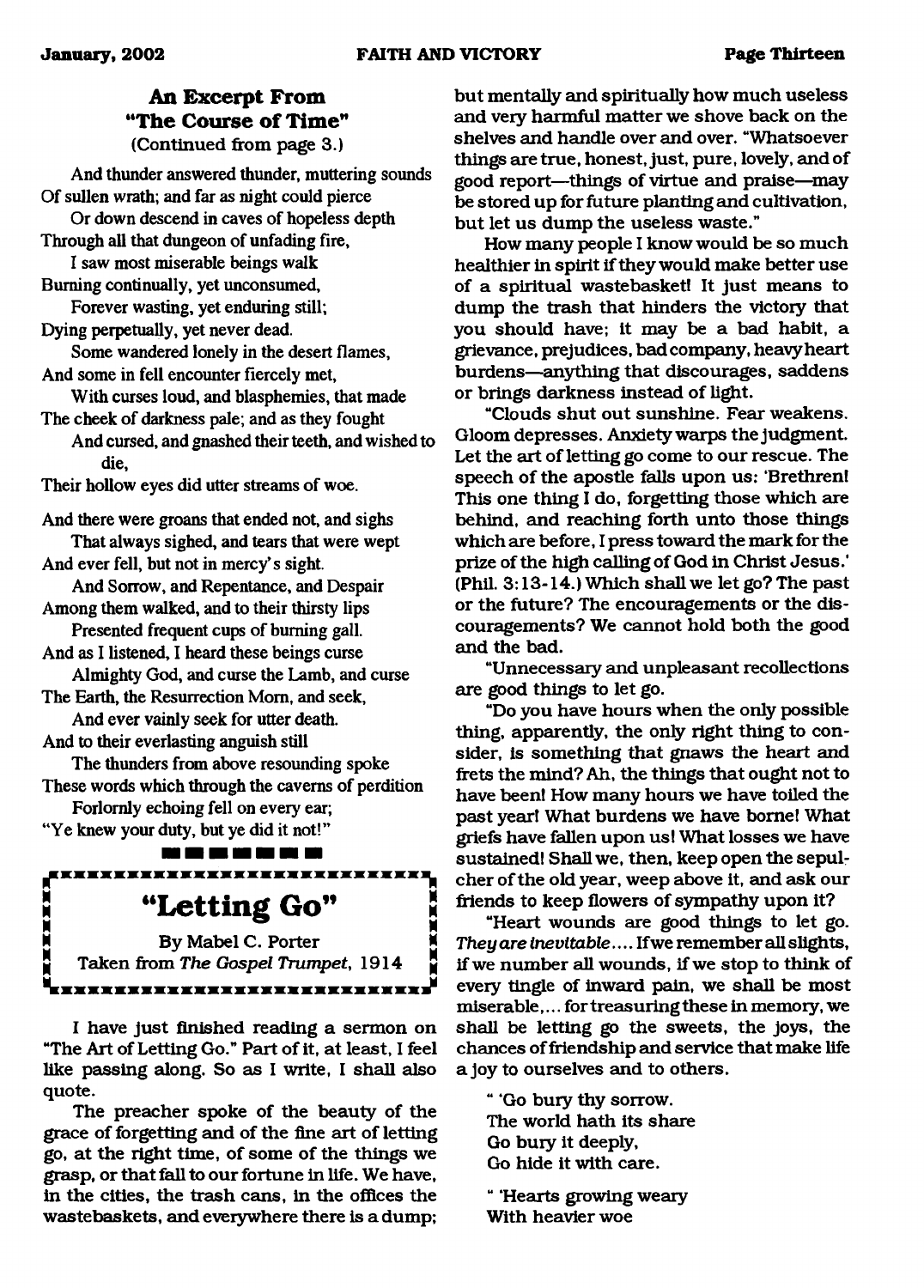Now, droop mid the darkness— Go comfort them, go.'

"Let go of prejudices that blow fogs between us and our neighbors; fogs that conceal the real character and shut out any possible brightening of the soul life of another. If there is warmth in our souls, it fails to reach them. We are chilled in the damp and irritated by the fog that lies between us and them."

Let us be especially careful to have fair judgment, mercy and love to keep the way clear between us and the discouraged souls around us. Those who are on their feet and climbing should reach out a hand to the fallen.

"When over the fair face of friend or foe A shadow of disgrace shall fall; instead Of words of blame or proof of thus or so, Let something good be said."

Dear friends, how short is life! Can we hold on to the grievances? Some people so hug their sorrows that I am sure when the end comes they will be sorry to let them go. The end will come. Now is the time to "let go" of all rubbish and hardness and unpleasantness. Cast it out to where it belongs and in its place make room for beauty, purity, joy, light, truth and life. Which do you choose?

#### 23 A 23 A 24 A 25 A

### <span id="page-13-0"></span>**Best Fitted For His Service**

The story is told of a fisherman who had a large tank on the side of his fishing boat. It was perforated so that the water of the sea passed right through it.

He would put the fish that he caught in this tank to keep them alive and fresh for the market, but he found that after they had been kept in there a few days they lost their firmness and flavor.

Their life in the tank was not their natural life. They did not have to struggle for their food, and they were safe from their enemies. Such a life of ease produces deterioration.

There was another fisherman there who also kept the fish that he caught in a tank on the side of his boat, but he always brought his fish to market in good condition. Others tried to find out his secret, but he would not tell. After his death, his daughter told the secret.

He always put a catfish in the t mk and it kept the fish in fear of their lives all the time, and they always had to struggle to keep cut of his way. It was like their natural life in the sea.

The afflictions and misfortunes which distress the children of God are not all to be explained as chastening for their wrong doings. There may be the catfish in the well placed there by Him who knows all things to keep them in the best of condition. Those who live in comfort and ease usually never amount to very much for the Lord. God, in choosing men, always selects those who have gone through trials and hardships.

A noted violin maker went out into the timber to select his own timber for the making of his violins. He always chose the wood from the north side of the tree because he said it was used to the hard beating storms from the north and was tough and would stand more strain. This he said was better suited for violins. Those who have withstood the stormy trials and hardships of life are the ones who are best fitted for His service. —Selected

### 12 M M M M M W

### **List of Books Available for Sale**

A Hive of Busy Bees by Effie M. Williams. An excellent book for children. 118 pages, bound in a heavy paper cover. Price, \$3.00.

A **M issionary's Experiences in Mexico** by Carrie L. Sheppard. 60 pages, bound in a heavy paper cover. Price, \$1.50.

**A Saloonkeeper's Daughter Saved** by Bertha Mackey, 15-page booklet of a young girl's experiences in a convent. 50¢.

**Adam Clarke's One Volume Commentary** of the Entire Bible 1356 pages. Abridged from original six-volume work. Actual words of Adam Clarke have not been changed, except in a few instances where a word has been inserted in brackets to complete the sense when taken from the original. Price, \$39.99.

**Adventures in the Land of Canaan** by R.L. Berry. Instructive allegory of true-to-life experiences in sanctification. 128 pages in heavy paper cover. Price, \$3.00.

**Cruden's Complete Concordance.** Revised edition, clothbound, 783 pages, over 200,000 references. Price, \$15.97.

**Egermeier's Bible Story Book** for children, illustrated with beautiful colored pictures. 576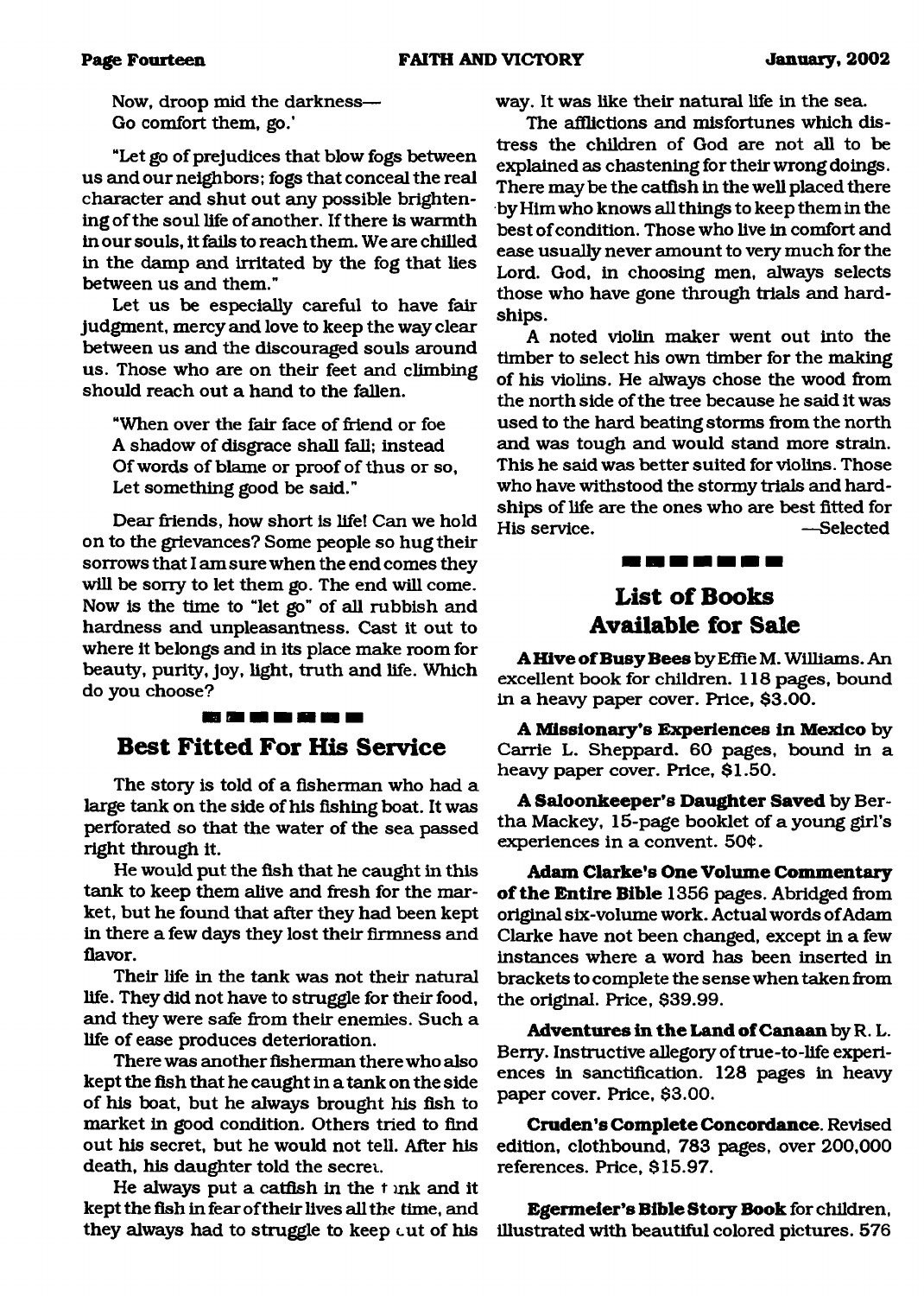### pages. Cloth binding. Standard Edition, \$ 19.95.

**Emma Bailey Seeks Truth** by Mabel Hale. True experiences in "Pentecostalism." Paperbound, 24 pages. Price, \$1.00.

**Errors of Russellism** by J. E. Forrest. A 252-page book bound in a heavy paper cover which explains misconceptions on which the modem day Jehovah's Witness religion is founded. Price, \$4.50.

**Evening Light Church of God Mission Work in South India** by Dorothy Keiser. This 56-page book contains several pages of pictures of the work. Bound in a heavy paper cover. Price, \$1.50.

**Evening Light Songs,** 538 page hymnal with shaped notes, in cloth binding. Price, \$12.00. For order of 12 or more, a discount of 10% is granted.

Foxe's Book of Martyrs is the records compiled by John Foxe of the lives, sufferings and triumphant deaths of Christian martyrs throughout history. Paper binding, 413 pages. Price, \$11.99.

**God's Gracious Dealings** by Fred Pruitt and Lawrence Pruitt. History of this gospel publishing ministry in the past sixty years. 496 pages, including many pictures, in a nice cloth cover. Price, \$8.00.

**Gospel Anthems,** 100 choice hymns in shaped notes, selected *fromEvening Light Songs*, in a heavy paper cover. Price, \$2.50.

**Just Mary** by Effie Williams. A true story for young people and older folks as well. 96 pages in paper binding. Price, \$2.00.

**Life's Golden Gleanings** by Ruby Stover. She records many experiences of her childhood, and her years in the gospel work. 94 pages in paper cover. Price, \$2.50.

**Moral Law** by Clifford Wilson. A 317 page book bound in a hard cover, Biblically documenting man's fall into sin and the journey that leads back to holiness before God. Price \$ 10.00.

**Must We Sin?** by D. S. Warner. 24-page booklet of the supposed conversation between Bro. Light and Bro. Foggy on the sin question. **\$** 1**.**00**.**

The Secret of Salvation by E. E. Byrum. Bound in heavy paper, 264 pages. \$5.00.

**The Ten Virgins** by Ostis B. Wilson. 24 pages of heart-searching reading. \$1.00.

**Unraveling Revelation** by A. Q. Bridwell. 34 pages in a heavy paper cover. \$1.00.

**Was the Devil Ever in Heaven?** by O. B. Wilson. Clear Bible answer in paper cover, 32 pages. Price, \$1.00.

**Whiter than Snow** and **Little Dot** is a book containing two touching children's stories by O. F. Walton, bound in a heavy paper cover. Price, \$3.00.

> **Send your book orders to: Faith Publishing House P. O. Box 518 Guthrie, OK 73044**

**Note:** For postage and handling, add \$1.00 for the first dollar and 10¢ for each additonal dollar of total order.

| FAITH AND Order Blank VICTORY                                                                                                                                  |                                                      |
|----------------------------------------------------------------------------------------------------------------------------------------------------------------|------------------------------------------------------|
| Ñ<br>\$3.00 PER YEAR (11 Issues)                                                                                                                               |                                                      |
| S3.00 PER TEAR [11 ISSues]<br>Mail this form to start or renew your own<br>Subscription — give a friend a gift —<br>or do both! It only takes a minute.<br>AND | ATTH AND VICTORY FAITH AND VICTORY FAITH AND VICTORY |
| FAITH<br>Your Name                                                                                                                                             |                                                      |
|                                                                                                                                                                |                                                      |
| Ř                                                                                                                                                              |                                                      |
| VICTO<br><b>Start or renew my</b><br>Faith and Victory subscription.<br><b>AND</b><br>Send a 1-year gift subscription                                          |                                                      |
| to the person named below:<br><b>FAITH</b>                                                                                                                     |                                                      |
|                                                                                                                                                                |                                                      |
| City________________ State ______ Zip ______                                                                                                                   |                                                      |
| <b>AND VICTORY</b><br>Mail Order Blank and remittance to:                                                                                                      |                                                      |
| <b>Faith Publishing House</b>                                                                                                                                  |                                                      |
|                                                                                                                                                                |                                                      |
| ITH<br>Р. О. Вох 518                                                                                                                                           |                                                      |